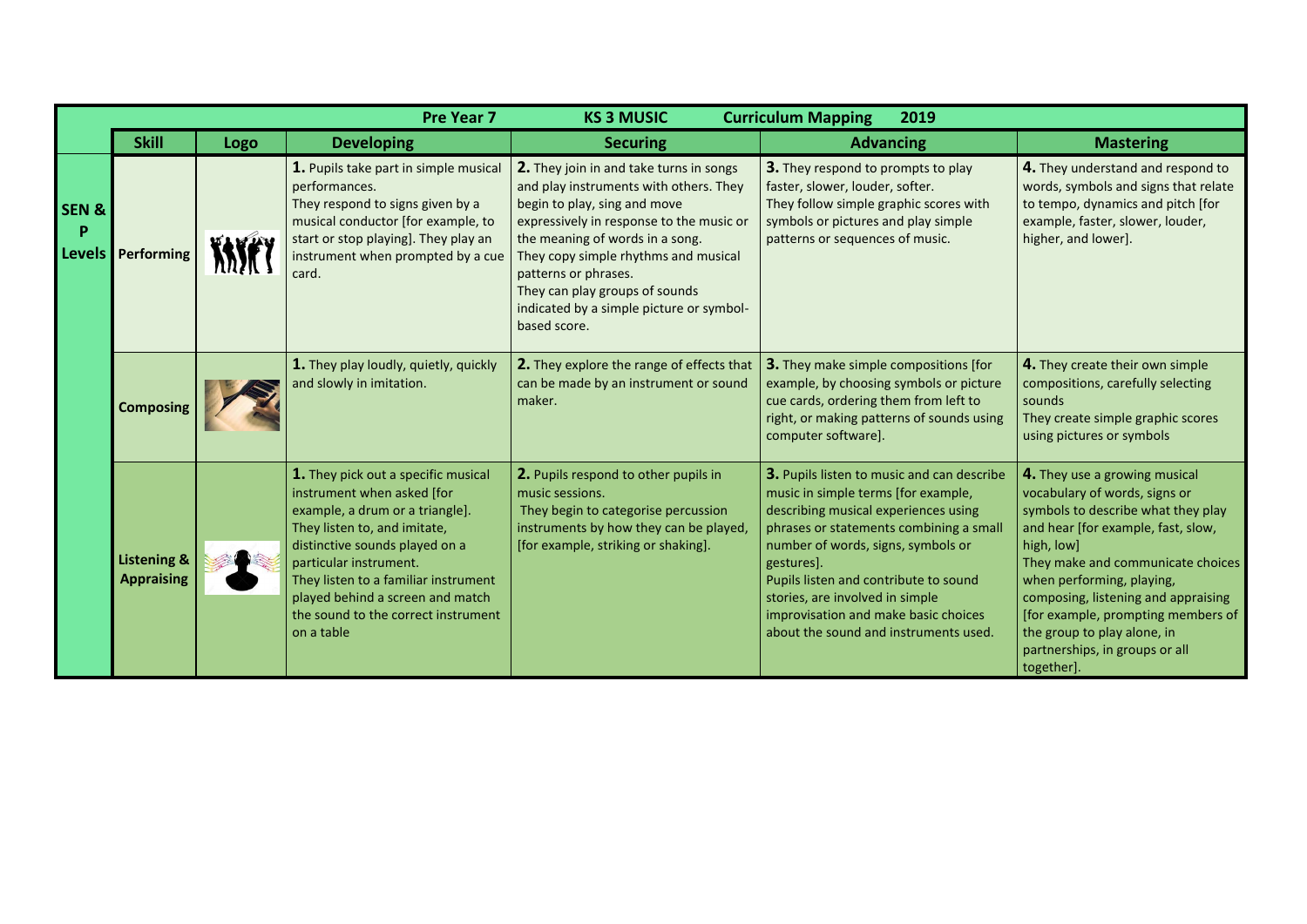**8.** Sing within an appropriate vocal range with clear diction, ostly accurate tuning, control of breathing and appropriate tone. monstrate the ability to play an appropriate number of chords ukulele/guitar/ keyboard. Maintain an independent part in a all group when playing or singing (e.g. rhythm, ostinato, drone, mple part singing etc.). Perform with some accuracy and fluency.

**8.** Create and notate more complex rhythmic patterns, melodies d accompaniments. Experiment with voice, sounds, technology d instruments in creative ways and to explore new techniques. able to demonstrate and use more extensive understanding of e functions of Garageband software. Improvise more confidently thin given structures.

**8.** Communicate ideas, thoughts and feelings through simple usical demonstration, language, movement and other art forms, ing justifications of reasons for responses. Critique own and hers' work, offering specific comments and justifying these; cept feedback and suggestions from others. Listen and evaluate ange of live and recorded music from different traditions, nres, styles and times, responding articulately to the context.

**12.** Sing and play confidently and fluently, maintaining a strong ad clear pulse, showing the ability to keep others in time. Follow nd lead simple performance directions demonstrating musical ality – e.g. clear starts, ends of pieces/phrases, technical curacy etc.

**12.** Compose and improvise music which shows a coherent and aginative development of musical ideas and consistency of style d fulfils a brief. Use a wide variety of musical devices, timbres, tures, techniques etc. when creating and making music. Create usic which demonstrates deeper understanding of structure and cuss the choices made. Use Garageband and other technology ilfully and demonstrate secure understanding of their expressive tential for composition.

|           | <b>KS 3 MUSIC</b><br><b>Curriculum Mapping</b><br>2019 |      |                                                                                                                                                                                                                                                                                                                                                                                                                        |                                                                                                                                                                                                                                                                                                                                                                                                                                                                                      |                                                                                                                                                                                                                                                                                                                                                                                                                                      |                                                                                                                                                                                                                                                                                                                                                  |
|-----------|--------------------------------------------------------|------|------------------------------------------------------------------------------------------------------------------------------------------------------------------------------------------------------------------------------------------------------------------------------------------------------------------------------------------------------------------------------------------------------------------------|--------------------------------------------------------------------------------------------------------------------------------------------------------------------------------------------------------------------------------------------------------------------------------------------------------------------------------------------------------------------------------------------------------------------------------------------------------------------------------------|--------------------------------------------------------------------------------------------------------------------------------------------------------------------------------------------------------------------------------------------------------------------------------------------------------------------------------------------------------------------------------------------------------------------------------------|--------------------------------------------------------------------------------------------------------------------------------------------------------------------------------------------------------------------------------------------------------------------------------------------------------------------------------------------------|
|           | <b>Skill</b>                                           | Logo | <b>Developing</b>                                                                                                                                                                                                                                                                                                                                                                                                      | <b>Securing</b>                                                                                                                                                                                                                                                                                                                                                                                                                                                                      | <b>Advancing</b>                                                                                                                                                                                                                                                                                                                                                                                                                     | <b>Mastering</b>                                                                                                                                                                                                                                                                                                                                 |
| Year      | Performing                                             |      | 5. Demonstrate understanding of the<br>differences between pulse and rhythm through<br>physical movement, playing, singing.<br>Sing & play music with some sense of<br>ensemble.                                                                                                                                                                                                                                       | <b>b.</b> Sing in tune within a limited pitch range and<br>perform with a good sense of pulse and rhythm.<br>Sing with more confidence and use some<br>appropriate techniques (diction/dynamics). Begin<br>to recognise and musically demonstrate awareness<br>of a link between shape and pitch using graphic<br>notations. Demonstrate developing keyboard<br>technique.                                                                                                           | <b>7.</b> Sing and play confidently and fluently, with<br>greater expression, maintaining an appropriate<br>pulse. As appropriate, follow basic shapes of music<br>(including staff and other notations) through<br>singing and playing short passages of music when<br>working as a musician. Demonstrate awareness of<br>the roles and contributions of different members<br>of the group.                                         | 8. Sing within an appropriate vocal range<br>mostly accurate tuning, control of breathi<br>Demonstrate the ability to play an approp<br>on ukulele/guitar/ keyboard. Maintain an<br>small group when playing or singing (e.g. I<br>simple part singing etc.). Perform with sor                                                                   |
|           | <b>Composing</b>                                       |      | 5. Generate short ideas based on given stimuli<br>including rhythmic patterns, melodies and<br>accompaniments. Explore using voice, sounds,<br>technology and instruments in creative ways.<br>Begin to explore the basic functions of<br>Garageband software.                                                                                                                                                         | <b>b.</b> Create basic rhythmic patterns, melodies and<br>accompaniments. Use voice, sounds, technology<br>and instruments in creative ways. Demonstrate<br>some understanding of the basic functions of<br>Garageband software. Begin to improvise melodic<br>and rhythmic patterns.                                                                                                                                                                                                | 7. Create and notate simple rhythmic patterns,<br>melodies and accompaniments. Use voice, sounds,<br>technology and instruments in creative ways.<br>Demonstrate understanding of the basic functions<br>of Garageband software. Compose using some<br>musical devices.                                                                                                                                                              | 8. Create and notate more complex rhyth<br>and accompaniments. Experiment with vo<br>and instruments in creative ways and to e<br>Be able to demonstrate and use more ext<br>the functions of Garageband software. Im<br>within given structures.                                                                                                |
|           | <b>Listening &amp;</b><br><b>Appraising</b>            |      | 5. Demonstrate some understanding and use<br>of basic musical features as appropriate,<br>related to a specific music context (e.g.<br>describe the quality of sounds and how they<br>are made, combined etc.). Offer basic<br>comments about own and others' work and<br>ways to improve. Responding appropriately to<br>a variety of live and recorded music, making<br>statements and observations about the music. | <b>6.</b> Demonstrate increased understanding and use<br>of basic musical features as appropriate related to<br>a specific music context, supported by verbal<br>explanation, pictures, etc. as appropriate. Offer<br>basic comments about own and others' work and<br>ways to improve; accept feedback and suggestions<br>from others. Listen and evaluate a range of live and<br>recorded music from different traditions, genres,<br>styles and times, responding to the context. | 7. Communicate ideas, thoughts and feelings<br>through language, movement and other art forms,<br>giving justifications of reasons for responses. Offer<br>comments about own and others' work and ways<br>to improve; accept feedback and suggestions from<br>others. Listen and evaluate a range of live and<br>recorded music from different traditions, genres,<br>styles and times, responding appropriately to the<br>context. | 8. Communicate ideas, thoughts and fee<br>musical demonstration, language, movem<br>giving justifications of reasons for respons<br>others' work, offering specific comments a<br>accept feedback and suggestions from oth<br>a range of live and recorded music from d<br>genres, styles and times, responding artic                            |
| Year<br>8 | Performing                                             |      | 9. Sing and play confidently and fluently,<br>maintaining an appropriate pulse. As<br>appropriate, follow basic shapes of music<br>(including staff and other notations) through<br>singing and playing short passages of music<br>when working as a musician.                                                                                                                                                         | 10. Sing and play confidently and fluently,<br>maintaining an appropriate pulse. Suggest, follow<br>and lead simple performance directions. Maintain<br>an independent part in a small group when playing<br>or singing (e.g. rhythm, ostinato, drone, simple<br>part singing etc.).                                                                                                                                                                                                 | $11.$ Sing and play confidently and fluently,<br>maintaining a strong pulse. Follow and lead simple<br>performance directions, demonstrating<br>understanding of these through movement,<br>singing and playing (including, but not limited to,<br>dynamics and tempo, starting and stopping, -i.e.<br>sound and silence).                                                                                                           | 12. Sing and play confidently and fluentl<br>and clear pulse, showing the ability to kee<br>and lead simple performance directions d<br>quality - e.g. clear starts, ends of pieces/p<br>accuracy etc.                                                                                                                                           |
|           | <b>Composing</b>                                       |      | 9. Compose music which shows limited<br>development of musical ideas in response to a<br>brief. Use a limited range of musical devices,<br>timbres, textures, techniques etc. when<br>creating and making music. Create music which<br>demonstrates some understanding of structure<br>and discuss the choices made. Begin to explore<br>the expressive potential of Garageband for<br>composition.                    | 10. Compose music which shows some<br>development of musical ideas and responds well to<br>a brief. Use some musical devices, timbres,<br>textures, techniques etc. when creating and<br>making music. Create music which demonstrates<br>understanding of structure and discuss the choices<br>made. Use Garageband and other technology<br>competently during composition.                                                                                                         | 11. Compose music which shows a coherent<br>development of musical ideas and fulfils a brief.<br>Use a variety of musical devices, timbres, textures,<br>techniques etc. when creating and making music.<br>Create music which demonstrates understanding<br>of structure and discuss the choices made. Use<br>Garageband and other technology competently<br>and expressively during composition.                                   | 12. Compose and improvise music which<br>imaginative development of musical ideas<br>and fulfils a brief. Use a wide variety of mi<br>textures, techniques etc. when creating ar<br>music which demonstrates deeper unders<br>discuss the choices made. Use Garageban<br>skilfully and demonstrate secure understa<br>potential for composition. |
|           | <b>Listening &amp;</b><br><b>Appraising</b>            |      | 9. Begin to communicate ideas, thoughts and<br>feelings through use of basic/non-technical<br>language. Show some perception to music and<br>communicate personal thoughts and feelings,<br>through discussion, movement, sound-based<br>and other creative responses such as visual<br>arts. Offer comments about own and others'<br>work and ways to improve; accept feedback<br>and suggestions from others.        | 10. Communicate ideas, thoughts and feelings<br>through use of some technical language. Be<br>perceptive to music and communicate personal<br>thoughts and feelings, through discussion,<br>movement, sound-based and other creative<br>responses such as visual arts. Offer comments<br>about own and others' work and ways to improve;<br>accept feedback and suggestions from others.                                                                                             | $11.$ Communicate ideas, thoughts and feelings<br>through use of appropriate technical language. Be<br>perceptive to music and communicate personal<br>thoughts and feelings, through discussion,<br>movement, sound-based and other creative<br>responses such as visual arts. Critique own and<br>others' work, offering specific comments and<br>justifying these; accept feedback and suggestions<br>from others.                | $\bf 12.$ Communicate ideas, thoughts and fe<br>wholly appropriate, extensive technical la<br>perceptive to music and communicate per<br>feelings, through discussion, movement, s<br>creative responses such as visual arts. Ma<br>about your own and others' music using a<br>musical vocabulary.                                              |

**12.** Communicate ideas, thoughts and feelings through use of olly appropriate, extensive technical language. Be highly rceptive to music and communicate personal thoughts and elings, through discussion, movement, sound-based and other eative responses such as visual arts. Make critical judgements out your own and others' music using an accurate and extensive usical vocabulary.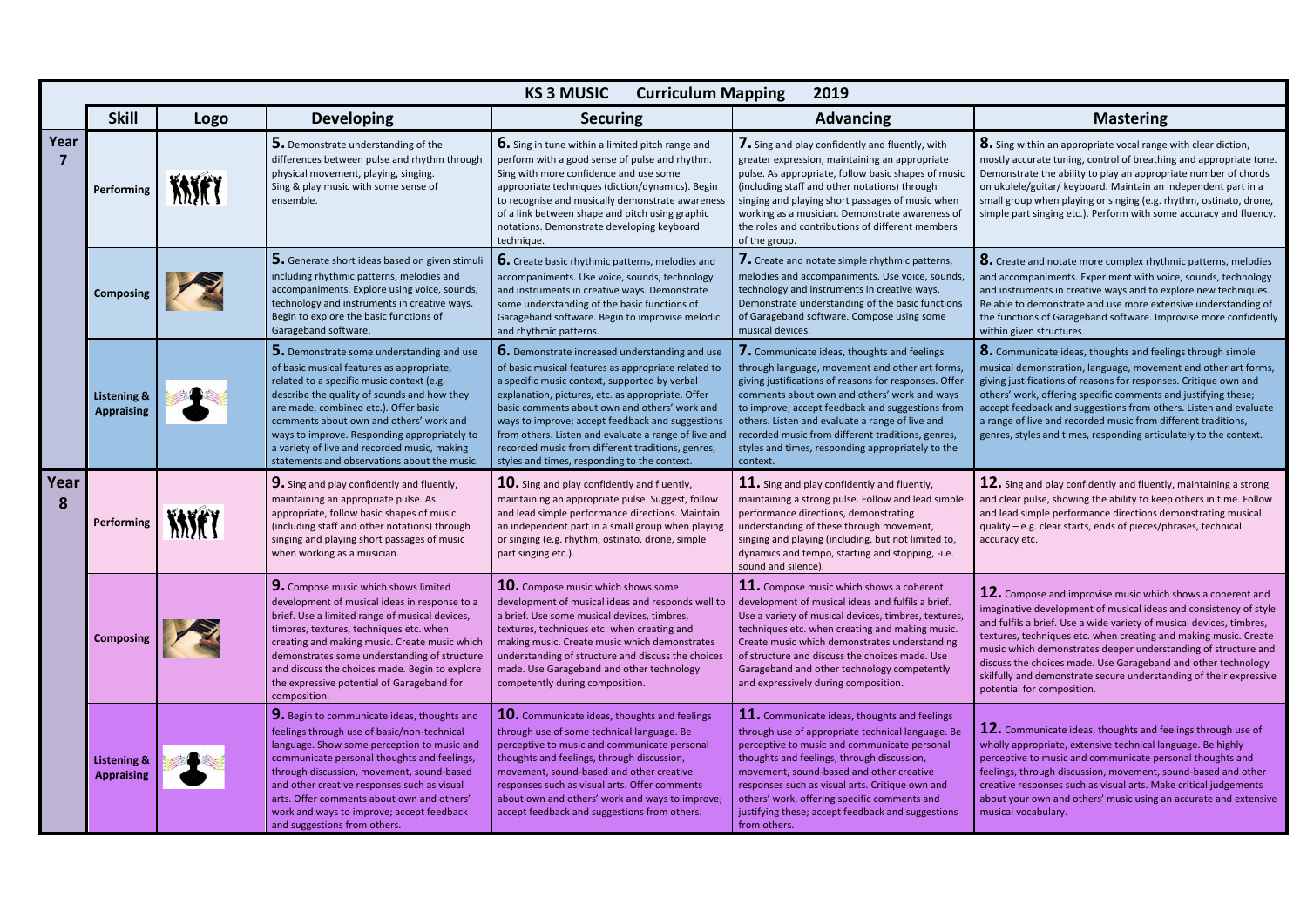| <b>GCSE MUSIC</b><br><b>Curriculum Mapping</b><br>2019      |      |                                                                                                                                                                                                                                                                                                                                                                                                              |                                                                                                                                                                                                                                                                                                                                                                                                   |                                                                                                                                                                                                                                                                                                                                                                                                                                                                                                               |                                                                                                                                                                                                                                                                                                                                                                         |  |
|-------------------------------------------------------------|------|--------------------------------------------------------------------------------------------------------------------------------------------------------------------------------------------------------------------------------------------------------------------------------------------------------------------------------------------------------------------------------------------------------------|---------------------------------------------------------------------------------------------------------------------------------------------------------------------------------------------------------------------------------------------------------------------------------------------------------------------------------------------------------------------------------------------------|---------------------------------------------------------------------------------------------------------------------------------------------------------------------------------------------------------------------------------------------------------------------------------------------------------------------------------------------------------------------------------------------------------------------------------------------------------------------------------------------------------------|-------------------------------------------------------------------------------------------------------------------------------------------------------------------------------------------------------------------------------------------------------------------------------------------------------------------------------------------------------------------------|--|
| <b>Skill</b>                                                | Logo | <b>Developing</b><br>Year 9                                                                                                                                                                                                                                                                                                                                                                                  | <b>Securing</b><br>Year 10                                                                                                                                                                                                                                                                                                                                                                        | <b>Mastering</b><br>Year 11                                                                                                                                                                                                                                                                                                                                                                                                                                                                                   | Assessment                                                                                                                                                                                                                                                                                                                                                              |  |
| <b>Component 1:</b><br><b>Understanding</b><br>music<br>40% |      | 13. Make judgements on music heard<br>and begin to justify these, showing<br>some understanding within the genres,<br>styles and traditions studied making<br>basic connections between the<br>structural, expressive and contextual<br>aspects of music. Make critical<br>judgements about your own and<br>others' music using an accurate musical<br>vocabulary. Develop a knowledge of<br>staff notation. | 14. Broaden analytical skills and show a<br>deeper understanding within the genres,<br>styles and traditions studied making<br>connections between the structural,<br>expressive and contextual aspects of<br>music. Make critical judgements about<br>your own and others' music using an<br>accurate and extensive musical<br>vocabulary. Develop a deeper<br>understanding of staff notations. | 15. Further broaden analytical skills and<br>show depth of understanding within the<br>genres, styles and traditions studied<br>making connections between the<br>structural, expressive and contextual<br>aspects of music using appropriate musical<br>terminology. Students must be able to<br>listen attentively to unfamiliar music from<br>all four areas of study to identify and<br>accurately describe musical elements,<br>musical contexts and use musical language<br>(including staff notation). | How it's assessed: Exam paper with listening<br>exercises and written questions using excerpts<br>of music.<br>The exam is 1 hour and 30 minutes.<br><b>Questions</b><br>Section A: Listening - unfamiliar music (68<br>marks)<br>Section B: Study pieces (28 marks).                                                                                                   |  |
| <b>Component 2:</b><br><b>Performing music</b><br>30%       |      | 13. Demonstrate increasing<br>confidence, skill and level of musicality<br>through taking different roles in<br>performance and rehearsal. Follow and<br>lead simple performance directions<br>demonstrating musical quality - e.g.<br>clear starts, ends of pieces / phrases,<br>technical accuracy etc.                                                                                                    | 14. Demonstrate confidence, expression,<br>skill<br>level of musicality<br>and<br>in<br>performance and rehearsal. Maintain a performance and rehearsal. In<br>strong sense of pulse and recognise<br>when going out of time. Sing and/or play<br>music with a convincing and secure sense<br>of style and good control of the technical<br>demands of the style.                                 | 15. Demonstrate strong confidence,<br>expression, skill and level of musicality in<br>performance, show detailed attention to<br>tempo, articulation, phrasing, dynamics<br>and balance and perform with accuracy<br>and fluency. Demonstrate aural and<br>interpretative understanding of the music<br>performed and show awareness of<br>different interpretative possibilities.                                                                                                                            | What's assessed: Music performance<br>How it's assessed: As an instrumentalist<br>and/or vocalist and/or via technology:<br>Performance 1: Solo performance (36 marks)<br>Performance 2: Ensemble performance (36<br>marks). A minimum of four minutes of<br>performance in total is required, of which a<br>minimum of one minute must be the<br>ensemble performance. |  |
| <b>Component 3:</b><br><b>Composing Music</b><br>30%        |      | 13. Write melody lines that have a<br>sense of shape. Use a limited range of<br>chords and basic accompaniments<br>which show some understanding of<br>triads. Explore the expressive potential<br>of musical resources and conventions<br>used in selected genres, and traditions.<br>Develop a sense of structure.                                                                                         | <b>14.</b> Write melody lines that are balanced<br>and have a sense of shape. Use a range<br>of chords and accompaniments which<br>show understanding of triads. Explore<br>the expressive potential of musical<br>resources and conventions used in<br>selected genres, and traditions. Create<br>interest using different structures within<br>the composition.                                 | <b>15.</b> Write melody lines that have style and<br>character. Use a range of chords and<br>accompaniments and show understanding<br>of harmonic devices beyond triads.<br>Explore the expressive potential of musical<br>resources and conventions used in<br>selected genres, and traditions, exploiting<br>their potential to the full. Use more<br>sophisticated structures within the<br>composition.                                                                                                   | What's assessed: Composition<br>How it's assessed: Composition 1:<br>Composition to a brief (36 marks)<br>Composition 2: Free composition (36 marks).<br>A minimum of three minutes of music in total<br>is required.                                                                                                                                                   |  |